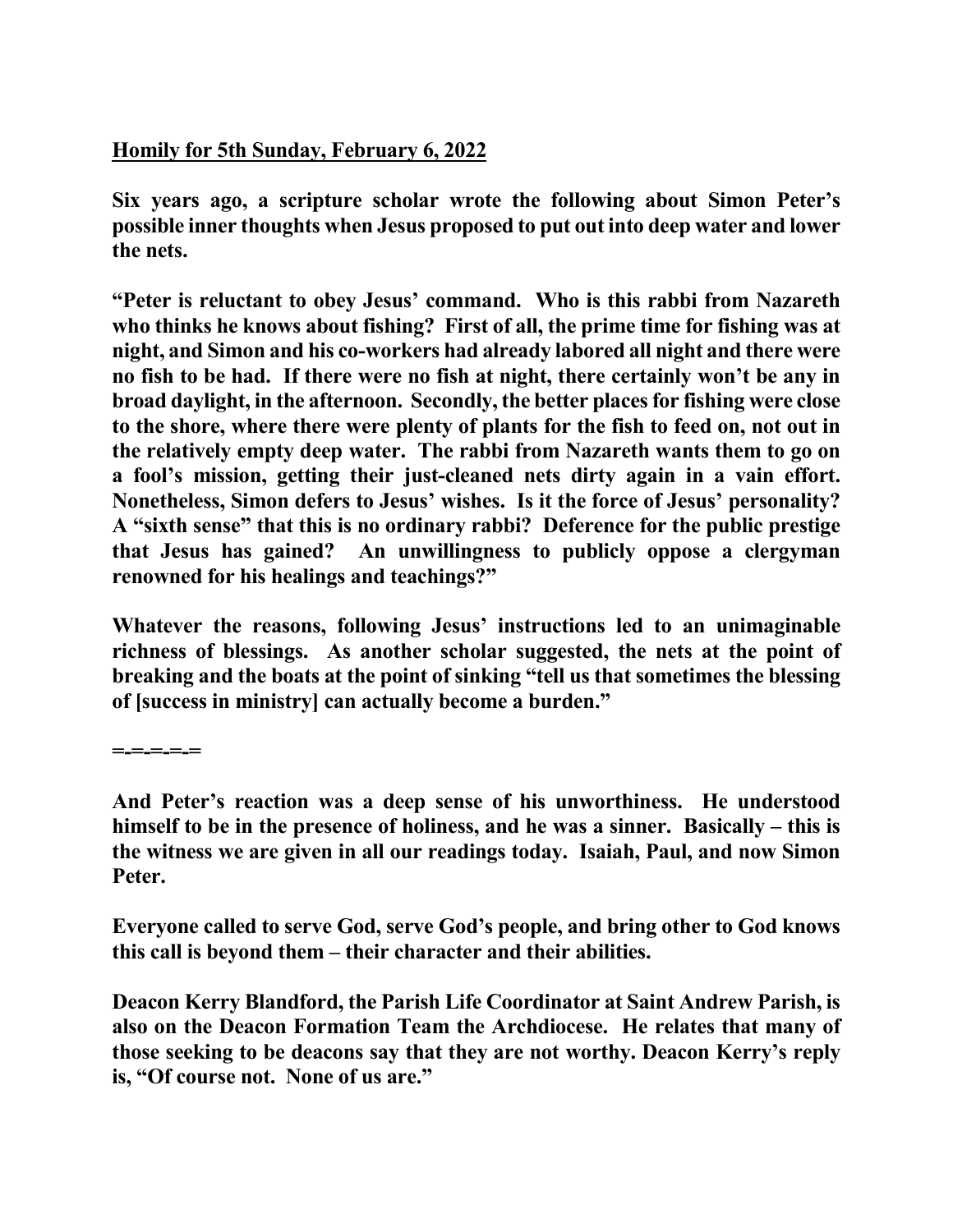**God is so much more than we are. God is so much better than we are. And what God wants of us is much more than we can do alone. But that is the point. God is the one who enables great things to happen when we give even our skills and our lives over to His will. When we say yes to His call.** 

**I would not be doing my duty if I did not take this opportunity to remind everyone here to pray for vocations. And I also remind particularly all of you single young adults and youth to prayerful be open to God's call and the Church's call to serve His people. Men and women in the Consecrated life (also called Religious Orders), and men as Deacons and Priests. And also to serve in the Missions as lay, religious, and clergy.** 

**=-=-=-=-=** 

**But as is so often the case in these encounters with Christ, it is not just about Apostleship for Simon Peter. Today's reading speaks to all of us in Christ's call for us as Disciples.** 

**God calls everyone. God has called each of us; into existence, to life, and to love – which come from Him.**

**God called each of us to Salvation in Christ Jesus. Jesus calls us as He called Simon Peter. Here in Luke's gospel we are given details we miss in Matthew and Mark. Jesus has already been encountering Peter. First in his home when Our Lord healed his mother-in-law and then healed, expelled demons, and preached in synagogues. Now on this shore and in this boat while Peter is working, Peter hears Christ's teaching the crowds, and follows His commands. Finally, at least for now, he receives Christ's specific call to be not afraid and bring in others.** 

**We all encounter Our Lord in ways in which he invites us into an ever-deepening communion with Him, His people, and announcing Him to the world. Christ calls us to follow him, as He did Peter, even in our work. Jesus calls us to be disciples of Him in every part of our lives; in our homes, in our free time, in our choices of companions, and in our work, as well as in our worship. Peter's call to deep discipleship is our call as well.** 

**As for the fear of inadequacy…we can remember the old saying, "Jesus does not call the equipped, He equips the called." These words are not meant to let us take it easy. But they are meant to help us be not afraid to follow Him and invite the world to come and find salvation in Him.**